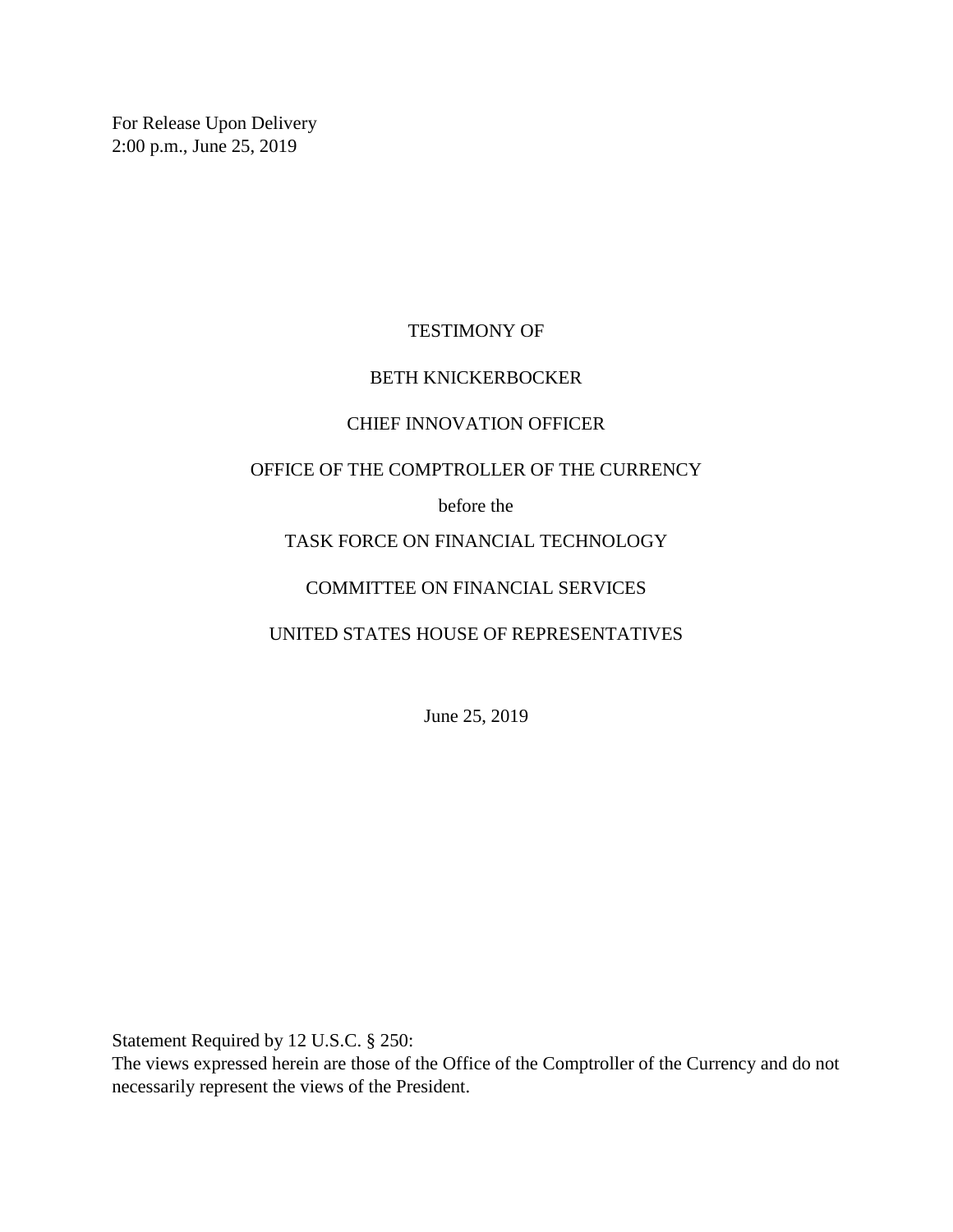#### I. Introduction

Chairman Lynch, Ranking Member Hill, and members of the Task Force on Financial Technology, thank you for the opportunity to participate in today's conversation on innovation in financial services. As the Chief Innovation Officer at the Office of the Comptroller of the Currency (OCC), I am pleased to discuss our Office of Innovation and the OCC's key innovation initiatives.

Pursuant to the National Bank Act, the Home Owners' Loan Act, and other federal statutes, the OCC supervises more than 1,200 national banks, federal savings associations, and federal branches and agencies of foreign banks operating in the United States. These institutions range in size from small community banks to the largest, most globally active U.S. banks. A majority of American families have one or more relationships with a national bank or federal savings association (bank).

Innovation and evolving customer preferences have significantly changed these relationships, including the way products and services are delivered. While innovation has been a constant feature of the federal banking system, the current pace and magnitude of the change is unprecedented and serves as a powerful catalyst for economic growth and financial inclusion. When done responsibly, innovation can increase consumer choice, improve the delivery of products and services, and enable financial institutions to more effectively meet the needs of consumers, including those who are unbanked and underbanked; businesses; and communities. Innovation can also enhance a bank's ability to compete by introducing operating efficiencies and increasing effectiveness.

Over the past four years, the OCC has dedicated significant resources to supporting "responsible innovation," a term that we use in part to acknowledge the importance of balancing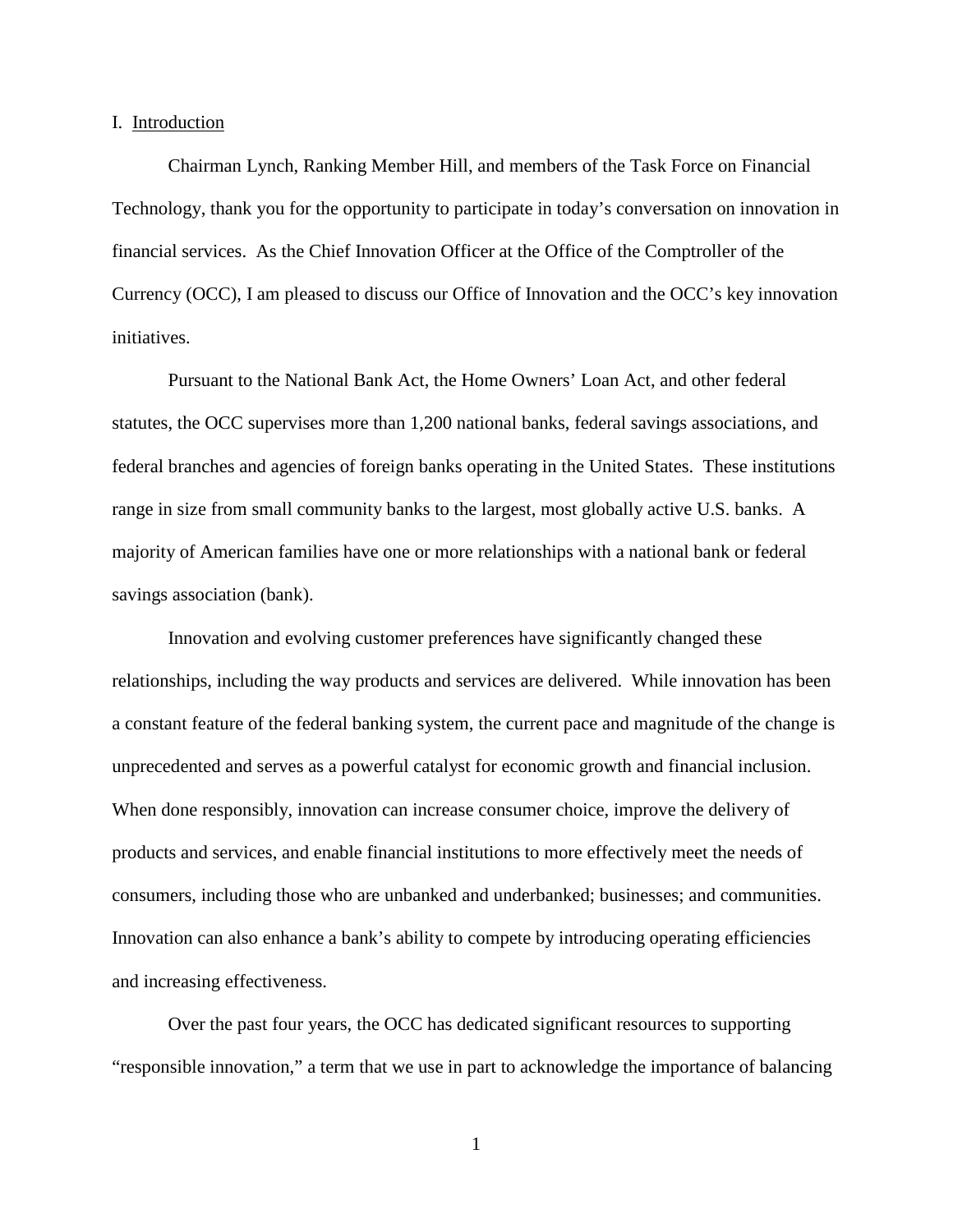innovation with prudent risk management. The OCC believes that responsible innovation enables a vibrant federal banking system that meets the evolving needs of consumers, businesses, and communities and that promotes economic opportunity and job creation, while continuing to operate safely and soundly, provide fair access to financial services, treat customers fairly, and comply with applicable law and regulations. We are focused on ensuring that banks have a regulatory framework that is receptive to responsible innovation, as well as a supervisory approach that appropriately accounts for the opportunities and risks of changing business models and new products, services, and processes. We are strengthening our core competencies and effecting a cultural change that will better position the agency to meet its responsibilities in this evolving environment.

Today, I would like to provide an overview of several OCC initiatives that demonstrate how the agency is proactively encouraging responsible innovation in the federal banking system. These initiatives include (1) the agency's responsible innovation framework and the establishment of the Office of Innovation; (2) the OCC's support of appropriate partnerships between banks and financial technology (fintech) companies;<sup>[1](#page-2-0)</sup> (3) our voluntary Innovation Pilot Program to facilitate testing of innovative products, services, and processes that could significantly benefit consumers, businesses, and communities; and (4) opportunities for fintech companies to become full-service or special purpose national banks. These initiatives form the foundation, and demonstrate the evolution, of the OCC's regulation and oversight of innovation in the federal banking system. Through these initiatives, the OCC has become a leading voice on

<span id="page-2-0"></span> $<sup>1</sup>$  For ease of reference, this document refers specifically to fintech companies. However, much of the discussion</sup> applies equally to other nonbanks that provide financial products and services. In addition, references to partnerships in this document are not limited to legal partnerships and include a variety of other arrangements through which banks can work with fintech companies, such as vendor relationships and investments.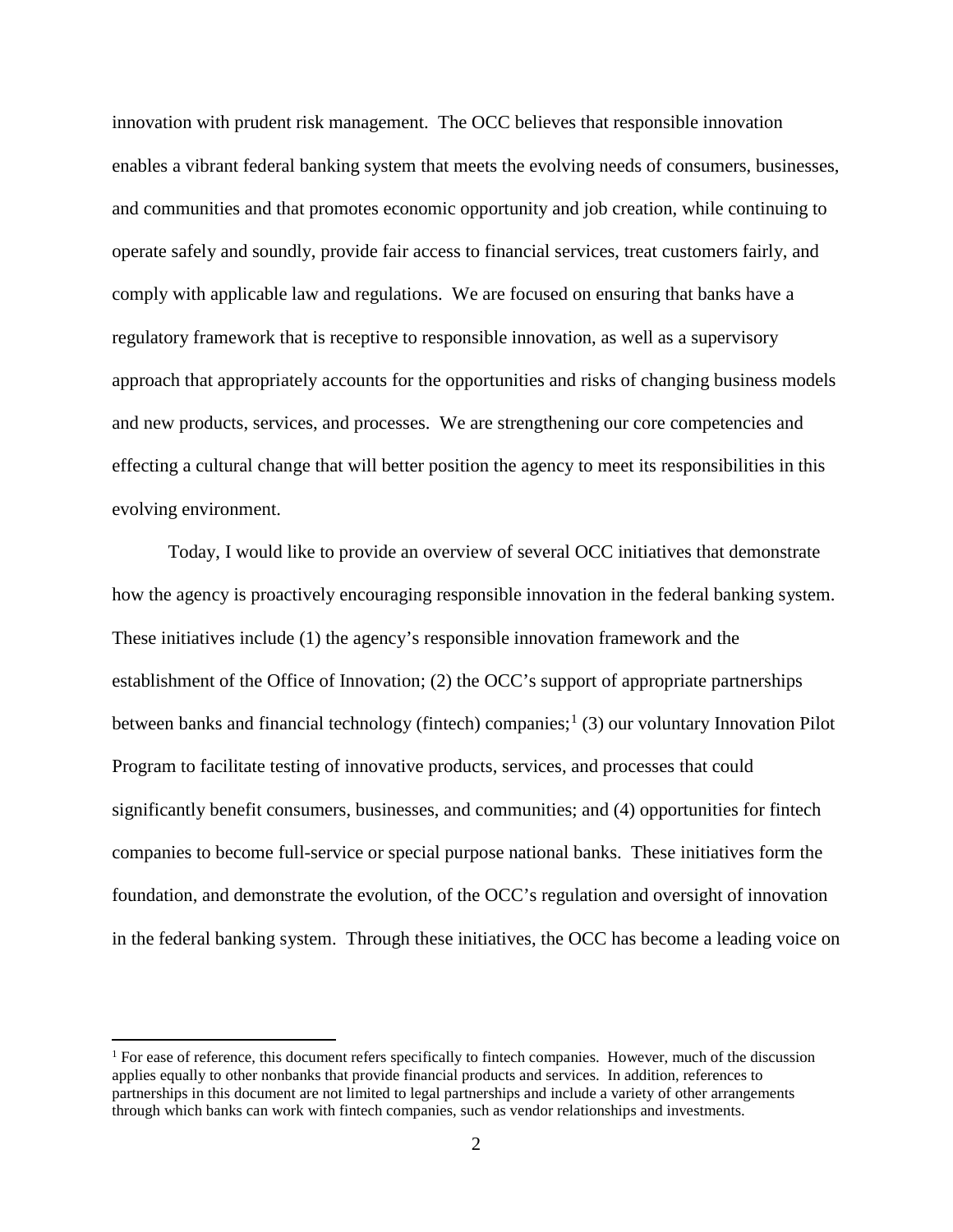responsible innovation. Finally, I would like to highlight some principles and areas for further study for the Task Force to consider.

#### II. The OCC's Responsible Innovation Framework and Office of Innovation

In order to remain relevant and competitive in a dynamic financial services industry, financial institutions must understand how the industry is evolving and develop strategies to adapt responsibly. At the same time, financial regulators must be able to respond appropriately and in a timely manner to the innovation affecting the institutions and industry they regulate.

In light of these imperatives, in 2015, the OCC started an initiative to develop a comprehensive innovation framework that would improve the agency's ability to identify, understand, and respond to trends and changes in the industry and the evolving needs of consumers, businesses, and communities. As part of this initiative, the OCC assembled a crossfunctional team of agency experts that met with banks of varying size and complexity, fintech companies and other innovators, consumer groups, trade associations, academics, and regulators. In March 2016, the agency published a white paper summarizing the major themes that emerged from this research.<sup>[2](#page-3-0)</sup> The white paper defined "responsible innovation" to mean "[t]he use of new or improved financial products, services, and processes to meet the evolving needs of consumers, businesses, and communities in a manner that is consistent with sound risk management and is aligned with the bank's overall business strategy."[3](#page-3-1) This definition framed the OCC's approach to innovation and demonstrated the agency's commitment to balancing the benefits of innovation with its risks, including cyber risk. The white paper also set forth principles to guide the OCC's development of a responsible innovation framework and invited public comment.

<span id="page-3-0"></span><sup>2</sup> *Supporting Responsible Innovation in the Federal Banking System: An OCC Perspective*, [https://www.occ.gov/publications/publications-by-type/other-publications-reports/pub-responsible-innovation](https://www.occ.gov/publications/publications-by-type/other-publications-reports/pub-responsible-innovation-banking-system-occ-perspective.pdf)[banking-system-occ-perspective.pdf.](https://www.occ.gov/publications/publications-by-type/other-publications-reports/pub-responsible-innovation-banking-system-occ-perspective.pdf)

<span id="page-3-1"></span><sup>3</sup> *Id.* at 5.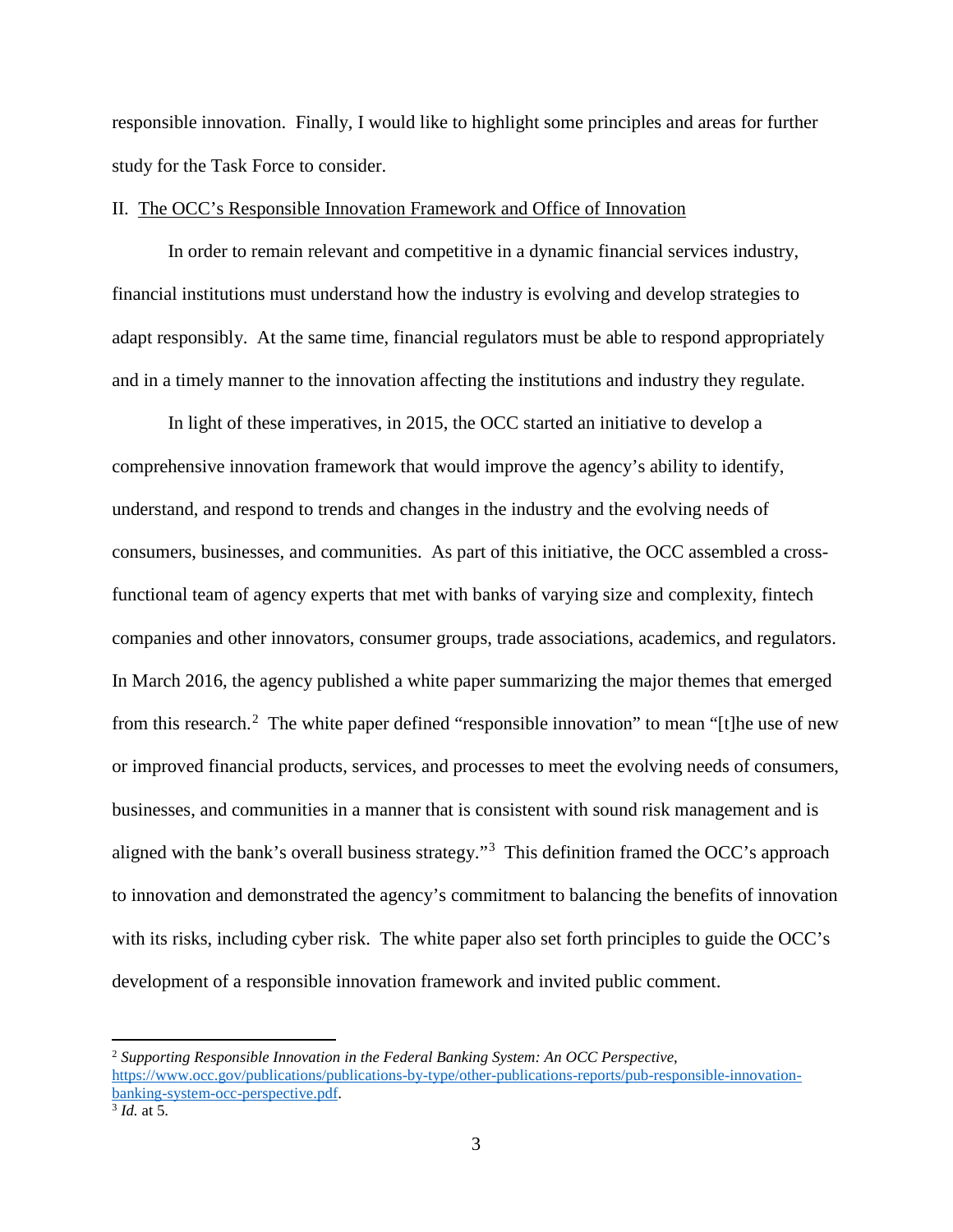In June 2016, the OCC hosted a forum on responsible innovation, which was attended by over 400 stakeholders. The forum addressed a variety of topics, including trends, opportunities, and challenges in innovation, as well as how innovation can expand access to financial products and services. In October 2016, after considering comments received on the March white paper, feedback from the June forum, and additional research, the OCC published its responsible innovation framework, which set out strategies for the agency to support responsible innovation in the federal banking system. [4](#page-4-0) This framework promotes an OCC culture that is open to responsible innovation and where stakeholders are encouraged to exchange information on innovation and related topics. It also supports a workforce that understands and balances both the risks and opportunities of innovation, as well as clear, consistent, and transparent policies and practices.

The OCC created the Office of Innovation to implement this framework and to serve as a clearinghouse for innovation-related issues, as well as a central point of contact for stakeholders. As the OCC's Chief Innovation Officer, I head this Office and lead a diverse team of specialists located in Washington, DC, New York, NY, and San Francisco, CA. I report directly to the OCC's Chief Operating Officer, who oversees the agency's supervisory and policy functions. Importantly, this reporting structure facilitates the Office's ability to implement the framework across all OCC business units.

The responsible innovation framework addresses five areas—outreach and technical assistance; awareness and training; coordination and facilitation; research; and interagency collaboration.

 $\overline{\phantom{a}}$ 

<span id="page-4-0"></span><sup>4</sup> *Recommendations and Decisions for Implementing a Responsible Innovation Framework*, [https://www.occ.treas.gov/topics/responsible-innovation/comments/recommendations-decisions-for-implementing](https://www.occ.treas.gov/topics/responsible-innovation/comments/recommendations-decisions-for-implementing-a-responsible-innovation-framework.pdf)[a-responsible-innovation-framework.pdf.](https://www.occ.treas.gov/topics/responsible-innovation/comments/recommendations-decisions-for-implementing-a-responsible-innovation-framework.pdf)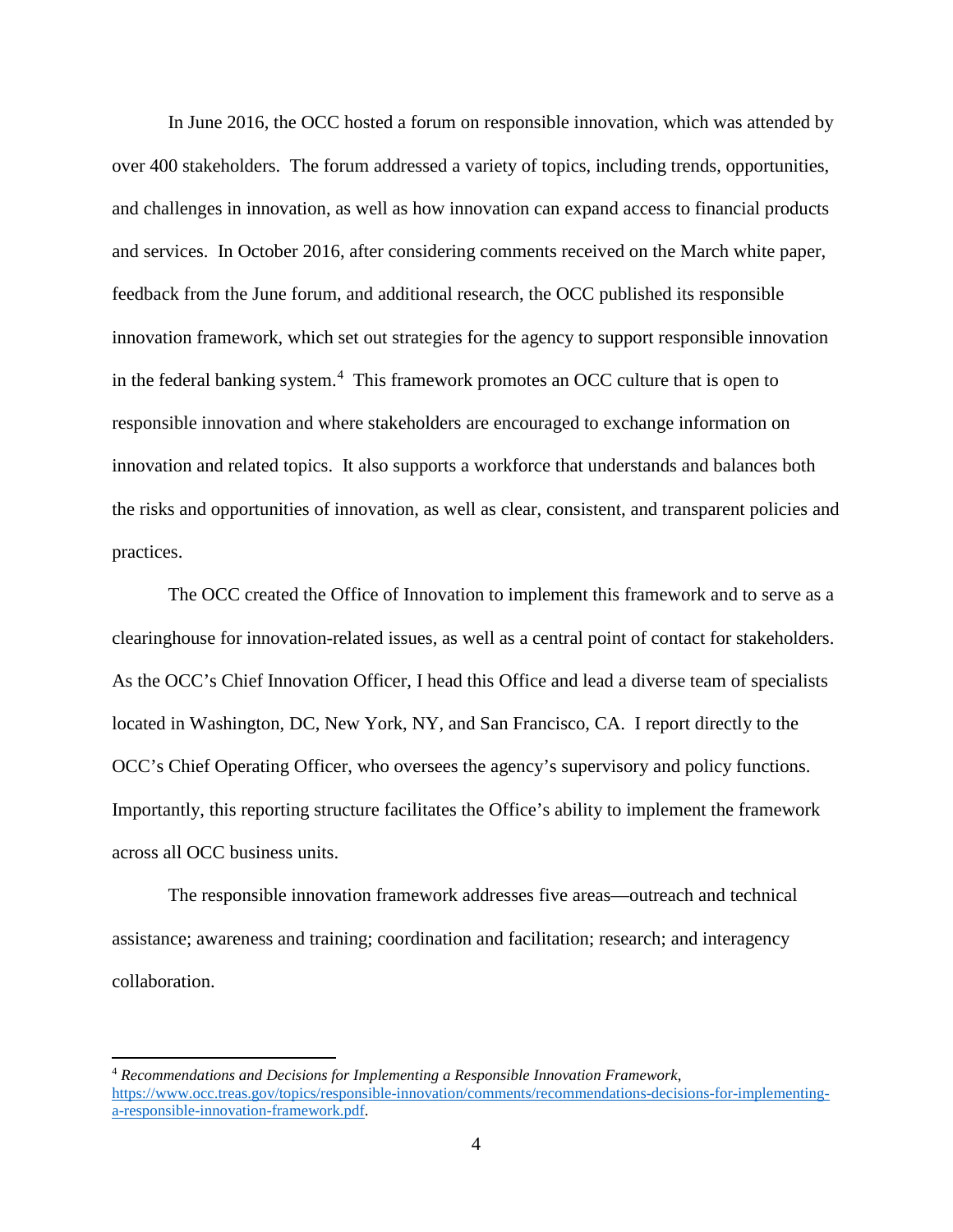*Outreach and technical assistance*. The Office of Innovation has established a robust outreach and technical assistance program. Through our outreach efforts, we remain knowledgeable about emerging trends, consumers' evolving financial needs, and the challenges banks face in responding to a rapidly changing landscape. These efforts have allowed us to establish an open and continuing dialogue with a diverse group of interested parties, including banks of all sizes and complexities, fintech companies and other innovators, consumer groups, trade associations, and regulators. The Office leverages this knowledge and perspective to serve as an effective resource for both internal and external stakeholders.

The Office of Innovation also provides technical assistance to banks and fintech companies to promote awareness and understanding of OCC expectations. We assist banks with understanding how to consider responsible innovation when evaluating, developing, and implementing appropriate business strategies. This may include considering innovative approaches to meeting their regulatory obligations, including those related to the Bank Secrecy Act and anti-money laundering requirements,<sup>[5](#page-5-0)</sup> or opportunities to work collaboratively with other banks to leverage combined resources and expertise to responsibly innovate.[6](#page-5-1) The Office is also focused on engaging with community banks regarding the risk of not assessing, or of adapting too slowly to, innovation, technological advancement, and evolving customer preferences.

 $\overline{\phantom{a}}$ 

<span id="page-5-0"></span><sup>5</sup> OCC, Board of Governors of the Federal Reserve System, Federal Deposit Insurance Corporation (FDIC), Financial Crimes Enforcement Network, and National Credit Union Administration, *Joint Statement on Innovative Efforts to Combat Money Laundering and Terrorist Financing* (Dec. 3, 2018), [http://el.occ/news-issuances/news](http://el.occ/news-issuances/news-releases/2018/nr-occ-2018-130a.pdf)[releases/2018/nr-occ-2018-130a.pdf.](http://el.occ/news-issuances/news-releases/2018/nr-occ-2018-130a.pdf)

<span id="page-5-1"></span><sup>6</sup> *An Opportunity for Community Banks: Working Together Collaboratively* (Jan. 13, 2015), [https://www.occ.gov/publications/publications-by-type/other-publications-reports/pub-other-community-banks](https://www.occ.gov/publications/publications-by-type/other-publications-reports/pub-other-community-banks-working-collaborately.PDF)[working-collaborately.PDF;](https://www.occ.gov/publications/publications-by-type/other-publications-reports/pub-other-community-banks-working-collaborately.PDF) OCC, Board of Governors of the Federal Reserve System, FDIC, Financial Crimes Enforcement Network, and National Credit Union Administration, *Interagency Statement on Sharing Bank Secrecy Act Resources* (Oct. 3, 2018)[, https://www.occ.treas.gov/news-issuances/news-releases/2018/nr-ia-2018-107a.pdf.](https://www.occ.treas.gov/news-issuances/news-releases/2018/nr-ia-2018-107a.pdf)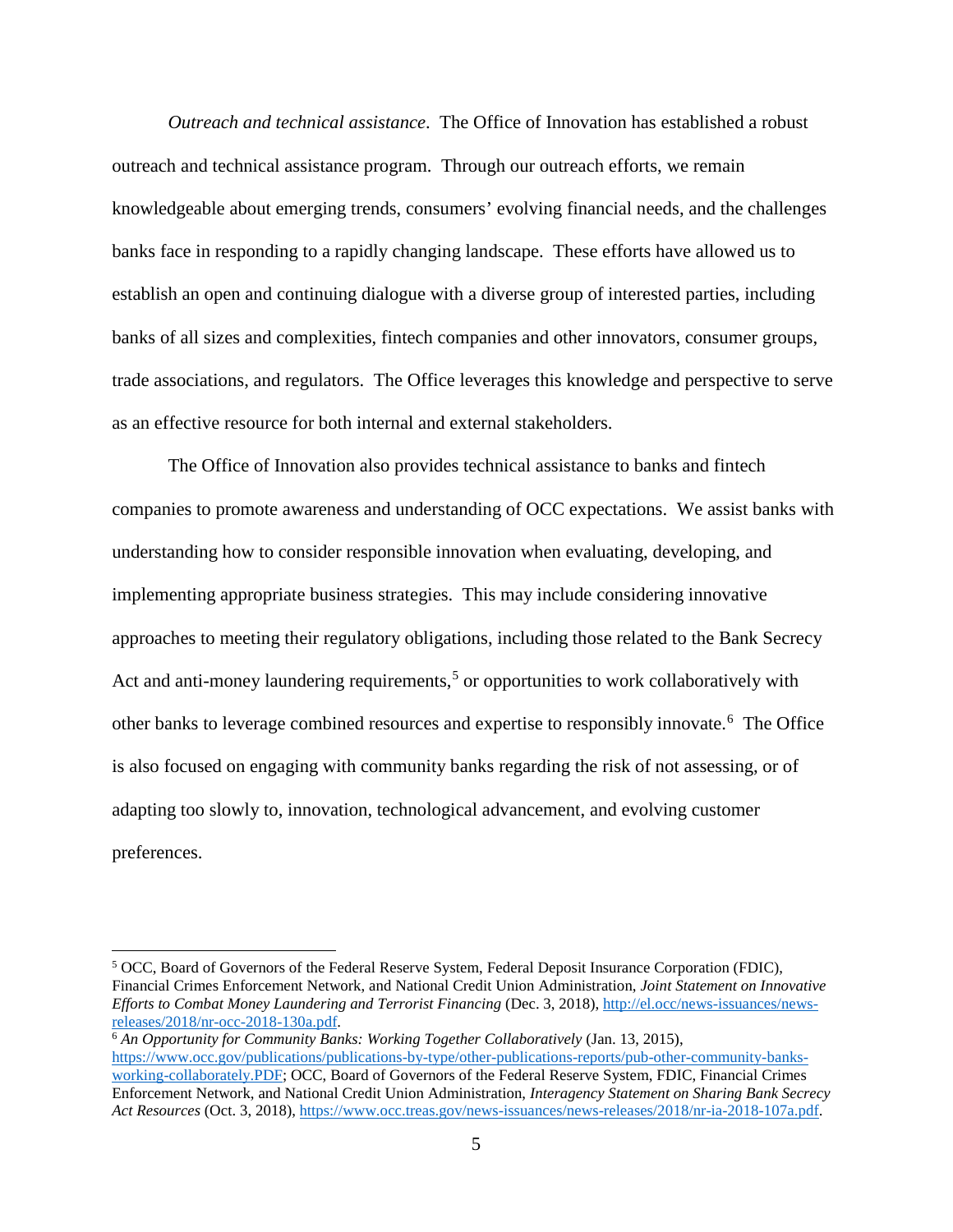We also help banks understand relevant laws, regulations, and guidance, such as the agency's third-party risk management guidance.<sup>[7](#page-6-0)</sup> In addition, we provide information to fintech companies—including those seeking to partner with or become banks—about the OCC's expectations and how to operate effectively in a regulated environment. In the future, the OCC intends to provide more resources on emerging trends to external stakeholders and to develop additional material that will assist both banks and fintech companies interested in partnering with banks.

The Office of Innovation engages in outreach and provides technical assistance through a variety of channels. For example, over the past two years, we have hosted eight "office hours" events in five different cities, which facilitated individualized interaction between OCC staff and approximately 125 stakeholders. We have held two widely-attended "listening sessions" that focused on issues, trends, and best practices related to bank-fintech company partnerships and third-party risk management. We have held approximately 250 additional meetings and calls with stakeholders, and we have presented at over 100 conferences and other events. These events include the OCC's minority depository institution and mutual savings association advisory committees, as well as outreach organized through OCC district and field offices. Importantly, these events provide the OCC with opportunities to engage directly with community banks, which is a particular focus for the Office of Innovation.

In addition, the OCC has consistently invited public comment at critical junctures in the development of its responsible innovation initiatives, which has increased transparency and allowed the agency to benefit from a broad range of expertise.

<span id="page-6-0"></span><sup>7</sup> OCC Bulletin 2013-29, "Third-Party Relationships: Risk Management Guidance" (Oct. 30, 2013), [https://www.occ.gov/news-issuances/bulletins/2013/bulletin-2013-29.html;](https://www.occ.gov/news-issuances/bulletins/2013/bulletin-2013-29.html) OCC Bulletin 2017-21, "Third-Party Relationships: Frequently Asked Questions to Supplement OCC Bulletin 2013-29" (June 7, 2017), [https://www.occ.gov/news-issuances/bulletins/2017/bulletin-2017-21.html.](https://www.occ.gov/news-issuances/bulletins/2017/bulletin-2017-21.html)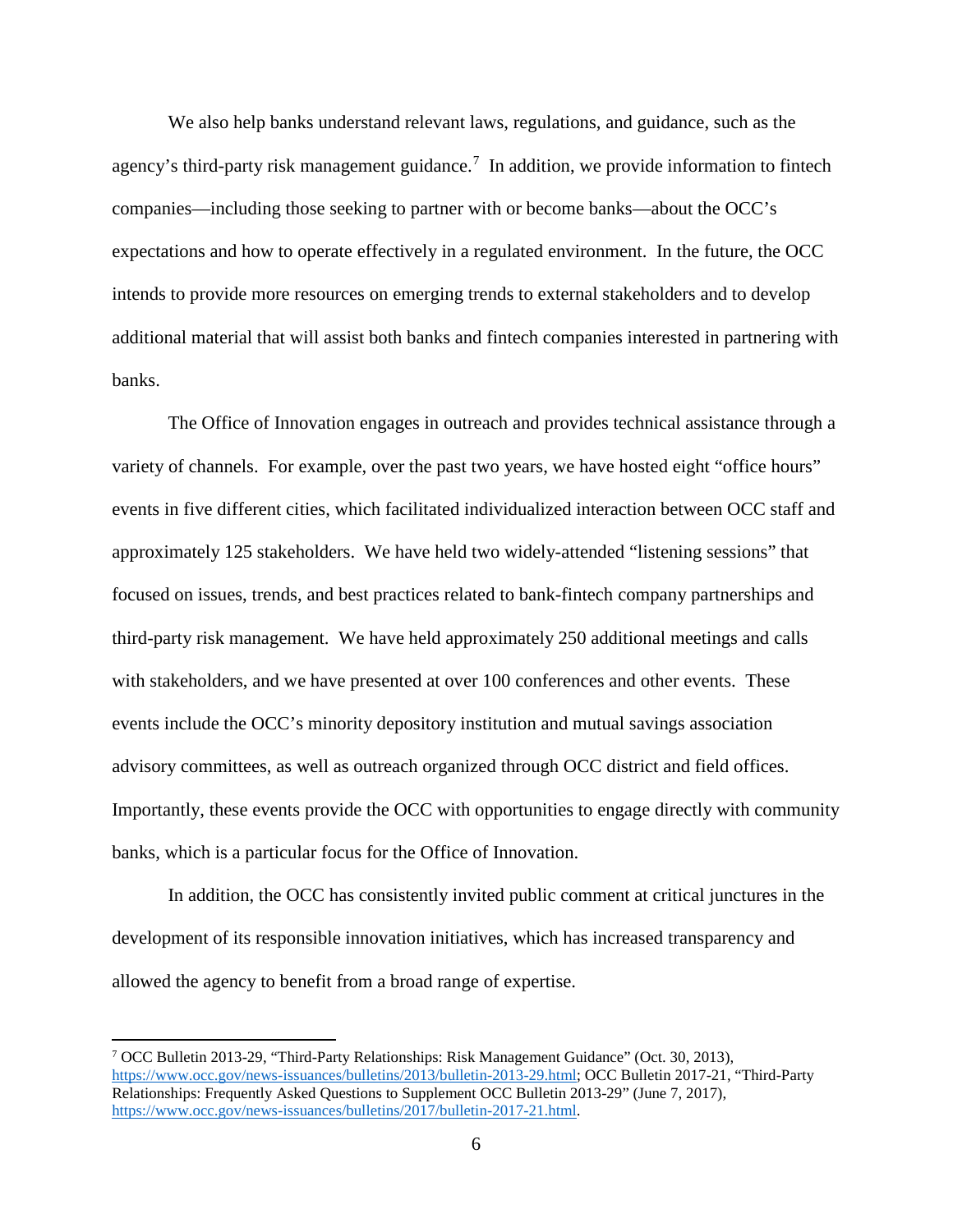*Awareness and training*. The Office of Innovation works to advance awareness and expertise among OCC staff regarding innovation and emerging trends in order to foster a culture that is receptive to responsible innovation, develop staff competencies across the agency, and leverage experience and expertise in order to effectively supervise the federal banking system.

The Office of Innovation has employed a variety of tools to accomplish these goals. We have developed educational resources that explain the fundamentals of emerging products and services, and we have increased awareness among OCC policy, supervision, and other staff on related issues. Agency staff can undertake rotational assignments in the Office of Innovation, which provide an opportunity for cross-training and allow the Office to leverage existing OCC expertise. In addition, we have assembled extensive online content on emerging trends and industry innovations, published white papers, hosted webinars, and collaborated with other OCC business units to deliver in-house training, including on payments and distributed ledger technology.

*Coordination and facilitation*. The Office of Innovation helps coordinate across OCC business units to ensure that the appropriate internal stakeholders are represented when the agency evaluates issues related to responsible innovation. By bringing a range of perspectives together, this facilitation enhances the agency's ability to proactively understand and react to emerging trends. For example, the Office convenes representatives from various OCC business units to develop a coordinated OCC strategy on particular topics and forms working groups to consider particular issues.

In addition, the Office of Innovation is assisting with the agency's effort to develop a streamlined and transparent process to coordinate the agency's responses to innovation inquiries. This process will facilitate responsible innovation in the federal banking system by reducing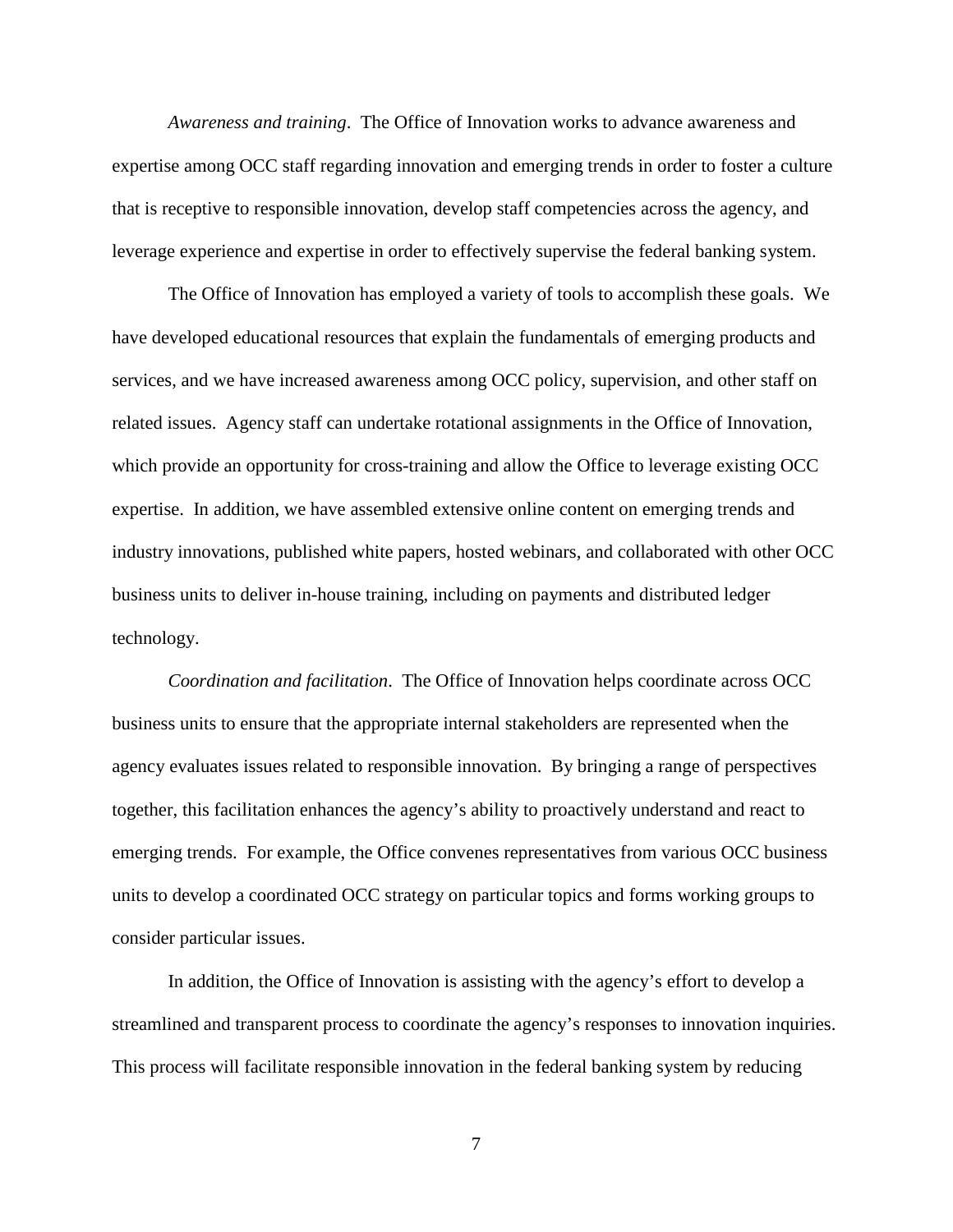uncertainty, inconsistency, and opacity. The agency's assessment of bank-fintech company partnerships, its proposed Innovation Pilot Program, and its evaluation of chartering options—all of which are discussed in greater detail below—have required and will continue to require this type of coordination.

*Research*. The Office of Innovation conducts research to assess the national and international financial services landscape and identify trends in financial innovation. We analyze how innovation affects individual banks and the federal and global banking systems. This research helps to inform OCC policy and supervisory decisions, and it helps the agency identify and address potential regulatory and supervisory gaps, so that we remain current and responsive to the evolution of the industry.

*Interagency collaboration*. The Office of Innovation works to ensure that the OCC has open channels of communication to share information and collaborate with other domestic and international regulators. The OCC, often through the Office of Innovation, routinely shares information and communicates with other U.S. agencies on emerging trends and ways to improve our innovation initiatives. This exchange of ideas promotes common understanding and consistency, which is particularly important where agencies have overlapping jurisdictions and harmonization is appropriate.

The OCC also participates in various regulatory forums, such as the Financial Stability Board's Financial Innovation Network, and serves as co-chair of the Task Force on Financial Technology established by the Basel Committee on Banking Supervision (BCBS). Further, the OCC collaborates on cybersecurity issues domestically and internationally through the Federal Financial Institutions Examination Council, the Financial and Banking Information Infrastructure Committee, and the BCBS. We benefit a great deal from learning about the experiences of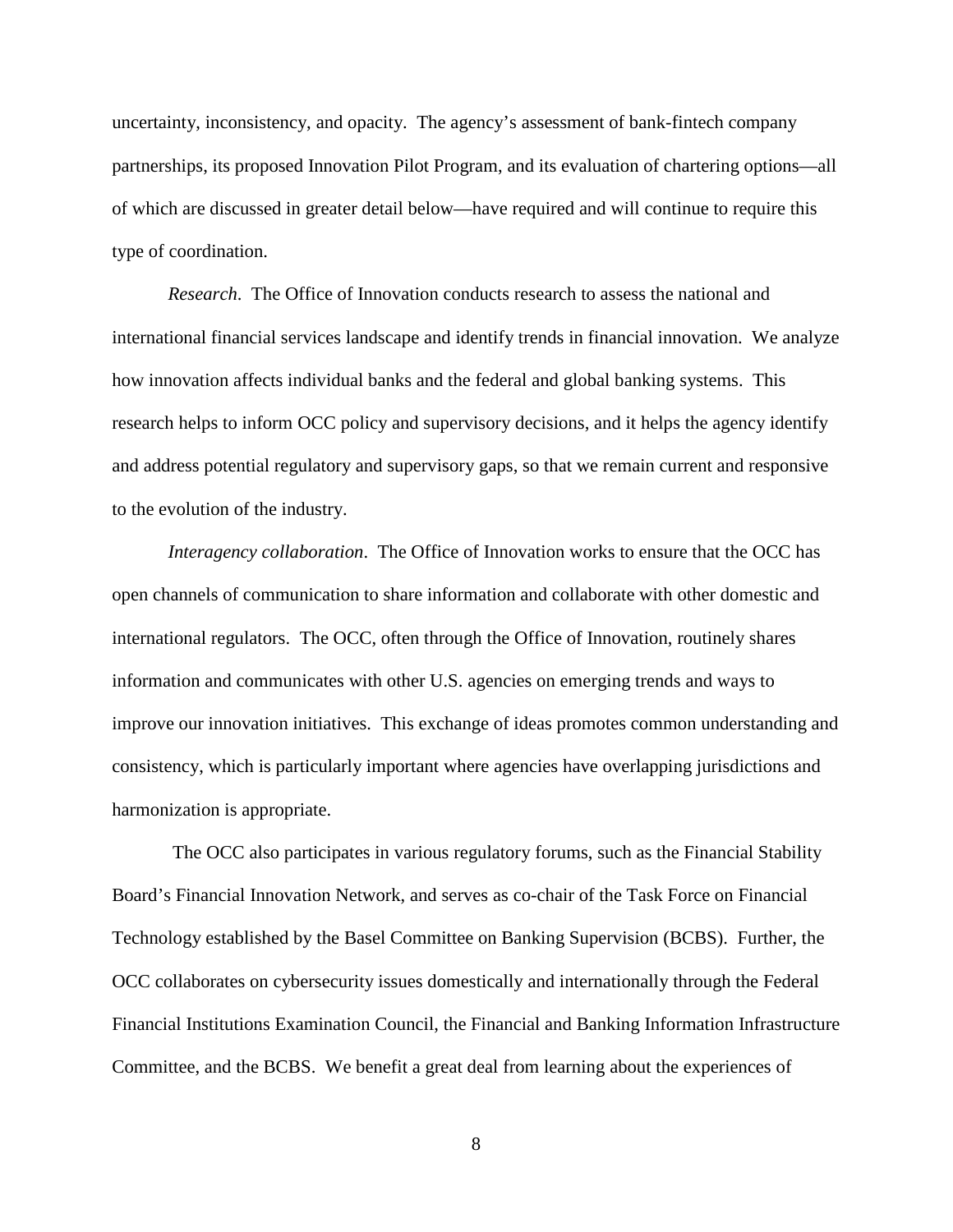regulators around the globe and the different approaches they have taken to address innovation in their jurisdictions.

The Office of Innovation also provides assistance to agencies interested in establishing innovation offices. When asked, we share our experiences in developing our Office and stress the importance of aligning an innovation office with the mission of the agency, having support from agency leadership, and focusing on the long-term development of agency competencies.

### III. Partnerships

Partnerships between banks and fintech companies can support responsible innovation in the federal banking system by providing banks with an alternative to building or buying innovative products, services, or processes. Through these partnerships, banks of all sizes and complexities can improve the efficiency and effectiveness of their operations; contribute to financial inclusion by increasing access to savings, credit, financial planning, and payment products and services; and deliver a broader range of innovative products and services. For example, a bank can partner with a fintech company that has the technical capability to offer products and services that the bank could not otherwise reasonably offer on its own. These relationships are particularly important for community banks, which may not have the requisite resources in-house.

The OCC supports bank-fintech company partnerships that are safe and sound and that are designed to meet the evolving needs of consumers, businesses, and communities. The OCC continues to emphasize appropriate third-party risk management, given its importance to the success of bank-fintech company partnerships. For example, in June 2017, the OCC issued frequently asked questions to supplement its existing third-party risk management guidance, in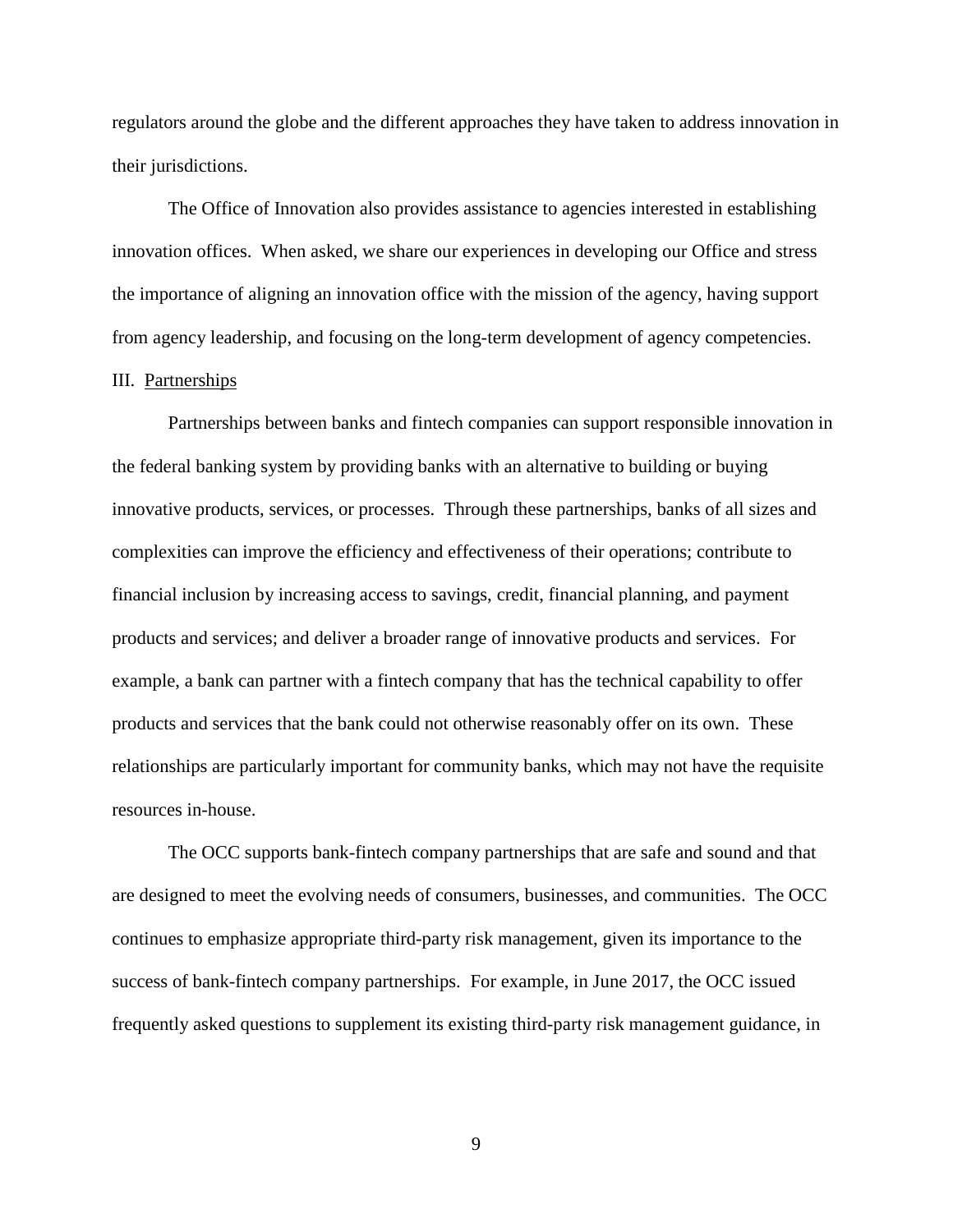which it specifically addressed relationships between banks and fintech companies.<sup>[8](#page-10-0)</sup> In addition, the Office of Innovation's outreach and technical assistance program has addressed best practices to help inform bank-fintech company partnerships.

Partnerships between banks and fintech companies play an important role in the development of responsible innovation in the federal banking system. Recognizing and supporting these partnerships is one way that the agency facilitates the evolution of this system.

### IV. Innovation Pilot Program

 $\overline{\phantom{a}}$ 

Building on its existing innovation initiatives, in April of this year, the OCC proposed to establish a voluntary Innovation Pilot Program (Program) to support the testing of innovative products, services, and processes that could significantly benefit consumers, businesses, and communities, including those that promote financial inclusion.<sup>[9](#page-10-1)</sup> The Program would complement the OCC's vision of adding value through constructive, proactive supervision and serving as a valuable resource to industry stakeholders. The Program would be open to banks, their subsidiaries, and federal branches and agencies, including those partnering with third parties to offer innovative products, services, or processes. It would also be open to banks working together, such as in a consortium or utility.

As noted above, innovation has been a longstanding hallmark of the federal banking system, and banks frequently pilot new products and services without regulatory involvement. These pilots are an important means of testing and validating the effectiveness of innovative approaches. In certain situations, however, uncertainty regarding the application of existing

<span id="page-10-0"></span><sup>8</sup> OCC Bulletin 2017-21, "Third-Party Relationships: Frequently Asked Questions to Supplement OCC Bulletin 2013-29" (June 7, 2017), [https://www.occ.gov/news-issuances/bulletins/2017/bulletin-2017-21.html,](https://www.occ.gov/news-issuances/bulletins/2017/bulletin-2017-21.html) supplementing OCC Bulletin 2013-29, "Third-Party Relationships: Risk Management Guidance" (Oct. 30, 2013), [https://www.occ.gov/news-issuances/bulletins/2013/bulletin-2013-29.html.](https://www.occ.gov/news-issuances/bulletins/2013/bulletin-2013-29.html)

<span id="page-10-1"></span><sup>9</sup> *OCC Innovation Pilot Program*[, https://www.occ.gov/topics/responsible-innovation/occ-innovation-pilot](https://www.occ.gov/topics/responsible-innovation/occ-innovation-pilot-program.pdf)[program.pdf.](https://www.occ.gov/topics/responsible-innovation/occ-innovation-pilot-program.pdf)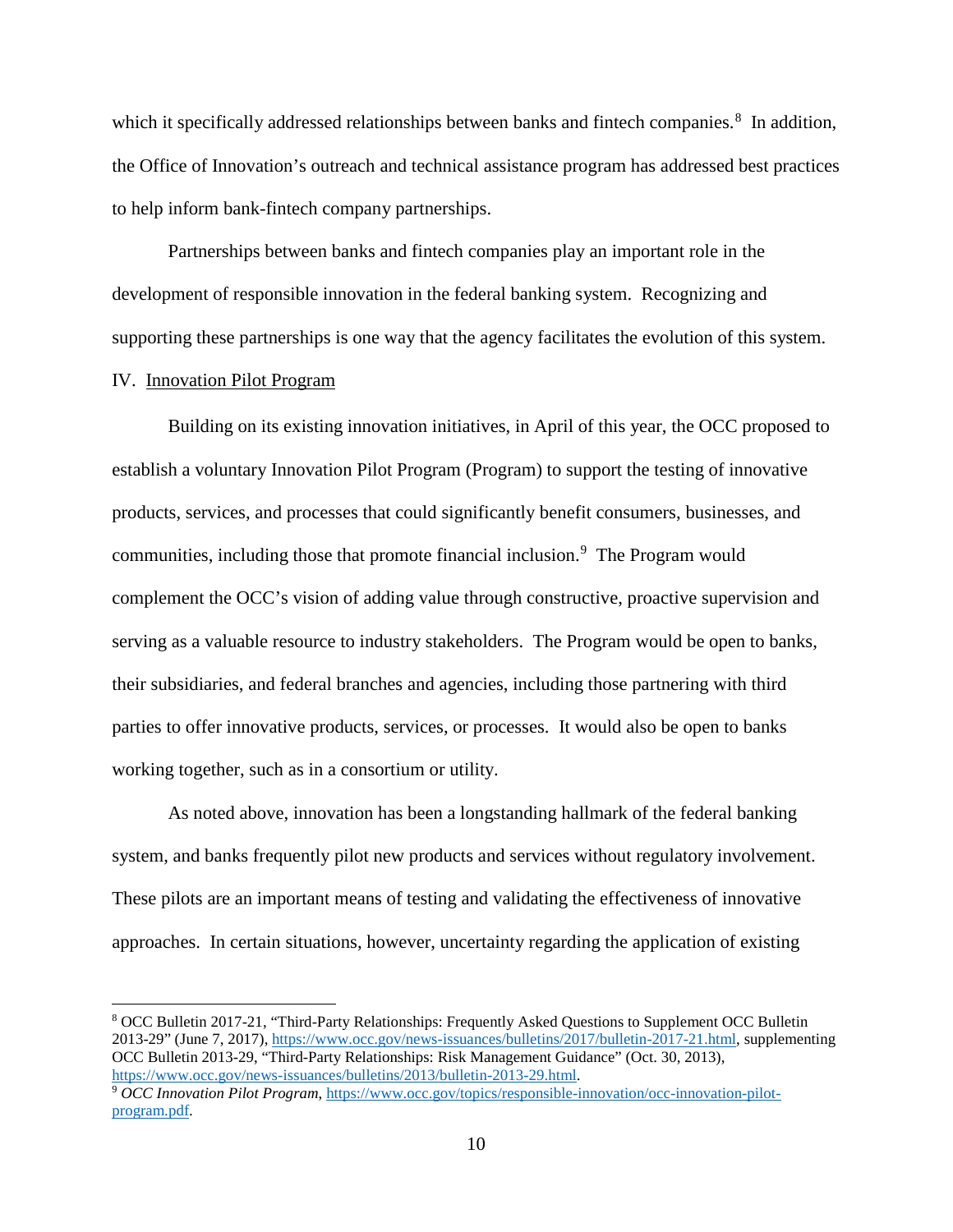rules or supervisory expectations may be a barrier to the development and implementation of a new product, service, or process, and early regulatory involvement may help address this uncertainty. In addition, the Program would allow the OCC to further its understanding of innovative products, services, or processes and assist the agency in identifying supervisory approaches that might unintentionally or unnecessarily inhibit responsible innovation. For these reasons, the OCC developed this voluntary Program as an additional tool for banks that choose to participate.

The Program would offer timely engagement between the OCC and banks of all sizes and complexities regarding safety and soundness expectations, risk management principles, and compliance requirements. It would facilitate the development of appropriate risk management controls that can be scaled up as necessary. Regulatory tools that the OCC may use during a pilot to communicate with a bank would include interpretive letters, supervisory feedback, and technical assistance from OCC subject matter experts—but would not include statutory or regulatory waivers. The OCC may also address the legal permissibility of a product or service that a bank proposes to test as part of the Program. Furthermore, the OCC would expect banks to include specific controls and safeguards to address risks to consumers and would not permit proposals that have potentially predatory, unfair, or deceptive features into the Program.

When the OCC announced the Program, it invited public comment. The OCC specifically requested feedback on the value of the Program in light of existing agency processes, as well as the types of products, services, and processes that would most benefit from the Program. The comment period closed on June 14, and the agency received 18 comments. We are currently reviewing these comments, considering any refinements to the Program, and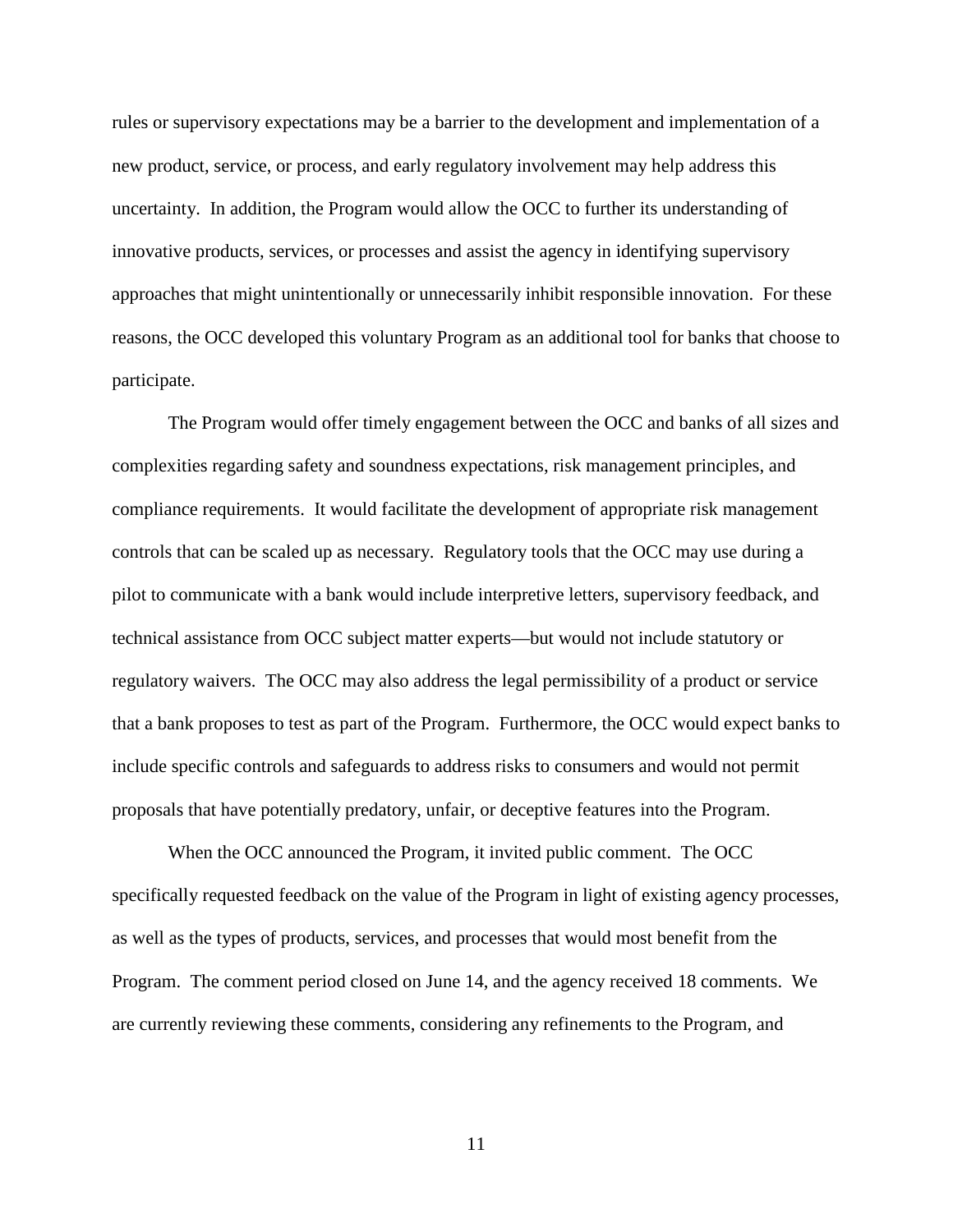determining our next steps. Although the Program is not yet operational, we have received some very positive feedback about this initiative.

#### V. Chartering

The OCC recognizes that fintech companies can play an important role in responsible innovation in the federal banking system by becoming OCC-chartered institutions.Many fintech companies (such as marketplace lenders, personal finance companies, payment processors, asset managers, and custody service providers) offer products and services that have historically been offered by banks. Since the early stages of the OCC's work to support responsible innovation, these companies have consistently asked the agency about options for becoming national banks.

For a fintech company that engages in the business of banking and meets the rigorous standards to become a national bank, there are several paths available to apply for a national bank charter. First, a fintech company may apply for a full-service national bank charter if it seeks to engage in the full array of national bank activities, including accepting deposits. To date, two fintech companies have applied to the OCC to operate as full-service national banks.

Alternatively, a fintech company may apply for a special purpose national bank charter. Generally, a special purpose national bank engages in a limited range of banking or fiduciary activities, targets a limited customer base, or has a narrowly targeted business plan. Examples of special purpose national banks currently supervised by the OCC include trust banks, banker's banks, and credit card banks.

In July 2018, the OCC announced that it would consider charter applications from fintech companies seeking to become special purpose national banks that would engage in one or more of the core banking activities of paying checks or lending money but that would not take deposits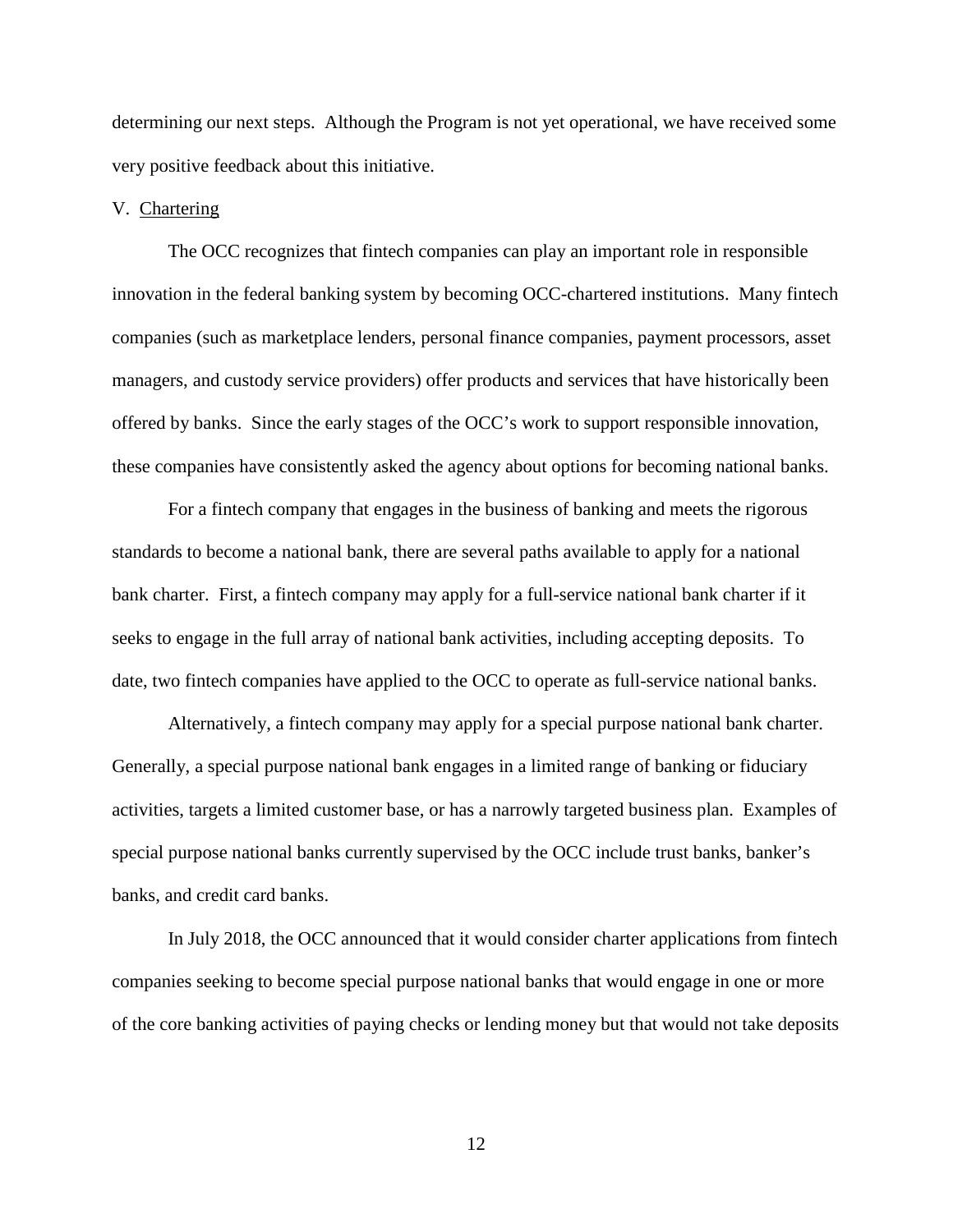or be insured by the FDIC.<sup>[10](#page-13-0)</sup> The OCC's decision to consider these applications was the product of considerable research and extensive outreach with stakeholders over a two-year period, including the publication and solicitation of public comments on a December 2016 white paper<sup>[11](#page-13-1)</sup> and a March 2017 draft licensing supplement.<sup>12</sup>

The OCC has stressed that a fintech company that receives this type of special purpose national bank charter would be supervised like a similarly-situated national bank, including with respect to capital and liquidity requirements. It would also initially be subject to heightened supervision, similar to other *de novo* banks. In addition, it would be expected to fulfill a financial inclusion commitment similar to the Community Reinvestment Act's expectations for national banks that take insured deposits. This expectation will help the OCC ensure that these newly chartered banks provide fair access to financial services and treat customers fairly. The nature of the financial inclusion commitment would depend on a bank's business model.

The OCC has not received any formal applications for this type of special purpose national bank charter. I note that the OCC is involved in ongoing litigation on this issue.

Regardless of the particular path that a fintech company chooses to pursue a national bank charter, all national banks face rigorous examinations and are subject to high standards for capital, liquidity, consumer protection, and financial inclusion. The OCC also will take appropriate action, including enforcement action, in response to any violation of applicable laws and regulations. This consistent application of laws and regulations ensures that consumers, businesses, and communities are treated fairly regardless of the type of OCC-chartered entity and

<span id="page-13-0"></span><sup>&</sup>lt;sup>10</sup> News Release 2018-74, "OCC Begins Accepting National Bank Charter Applications From Financial Technology<br>Companies" (July 31, 2018), https://www.occ.treas.gov/news-issuances/news-releases/2018/nr-occ-2018-74.html.

<span id="page-13-1"></span><sup>&</sup>lt;sup>11</sup> Exploring Special Purpose National Bank Charters for Fintech Companies, https://occ.gov/topics/responsible-innovation/comments/pub-special-purpose-nat-bank-charters-fintech.pdf. <sup>12</sup> Comptroller's Licensing Manual Draft Supplement: Evaluating Charter Applications From Financial Technology

<span id="page-13-2"></span>*Companies*, [https://occ.gov/publications/publications-by-type/licensing-manuals/file-pub-lm-fintech-licensing](https://occ.gov/publications/publications-by-type/licensing-manuals/file-pub-lm-fintech-licensing-manual-supplement.pdf)[manual-supplement.pdf.](https://occ.gov/publications/publications-by-type/licensing-manuals/file-pub-lm-fintech-licensing-manual-supplement.pdf)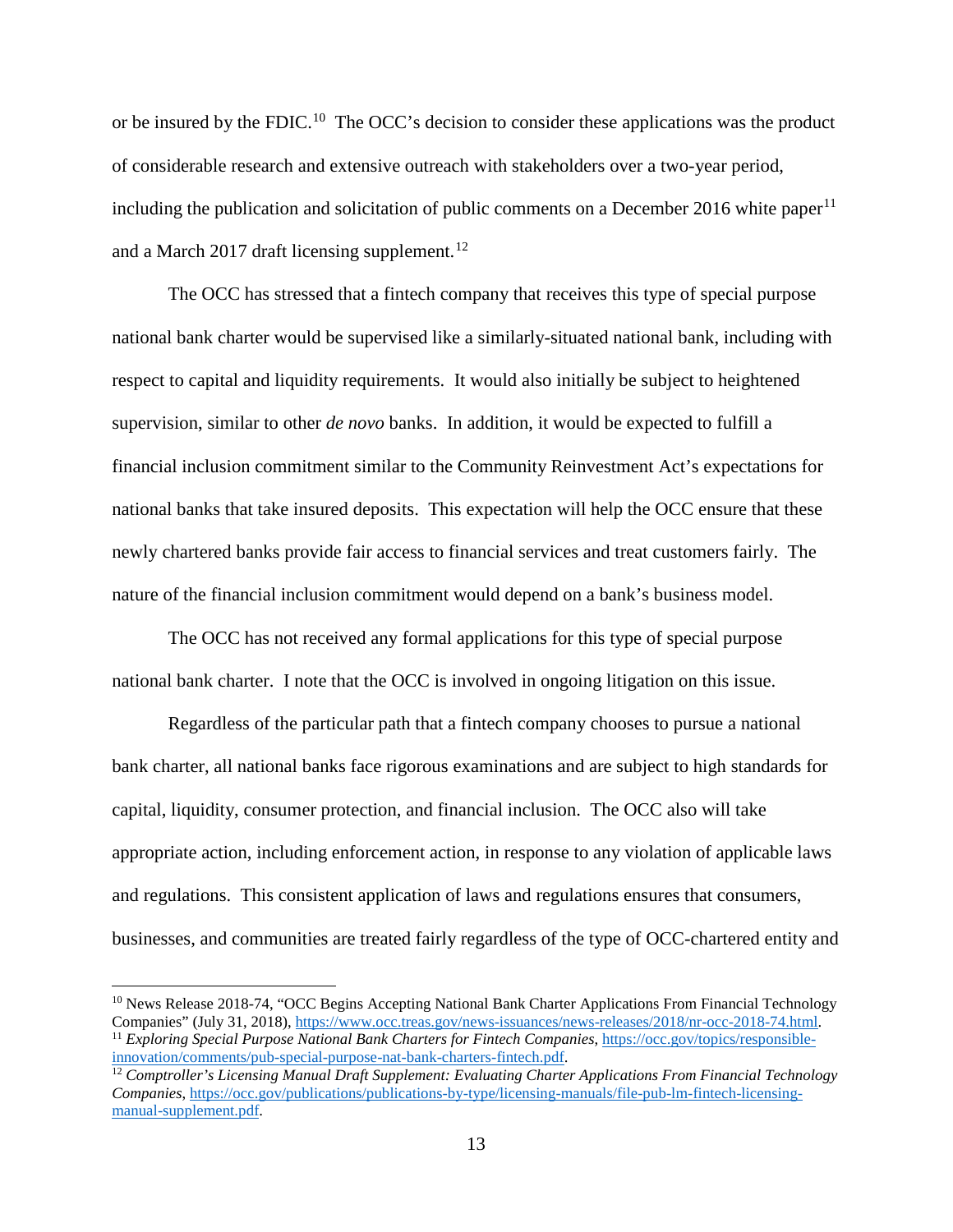that all national banks operate in a safe and sound manner. More broadly, by providing a path for fintech companies to become national banks, the OCC is promoting consumer choice, economic growth, modernization, and competition—all of which strengthen the dual banking system and support the nation's economy.

A national bank charter is only one option among many for fintech companies. Other options may include state banking charters, appropriate business licenses, and partnerships with other federal and state financial institutions. These options allow fintech companies to choose the best business model and regulatory structure for their business and strategic goals, which will help them meet the needs of their customers.

### VI. Principles and Areas for Further Study

As the Task Force begins its work, I would like to take this opportunity to highlight some principles and areas for further study that it can consider. With respect to principles that we have found important, laws should be technology-neutral, so that products, services, and processes can evolve regardless of changes in the technology that enables them. In addition, facilitating appropriate levels of consumer protection, including by ensuring transparency and informed consent, is critical. Principle-based, rather than prescriptive, requirements are important to enable effective management of evolving risks and to reduce the potential that requirements quickly become outdated.

It is also important to evaluate existing laws to determine which statutes should be modernized to better reflect the current financial services industry and how customers prefer to interact with financial product and service providers. Modernization should balance the risks to